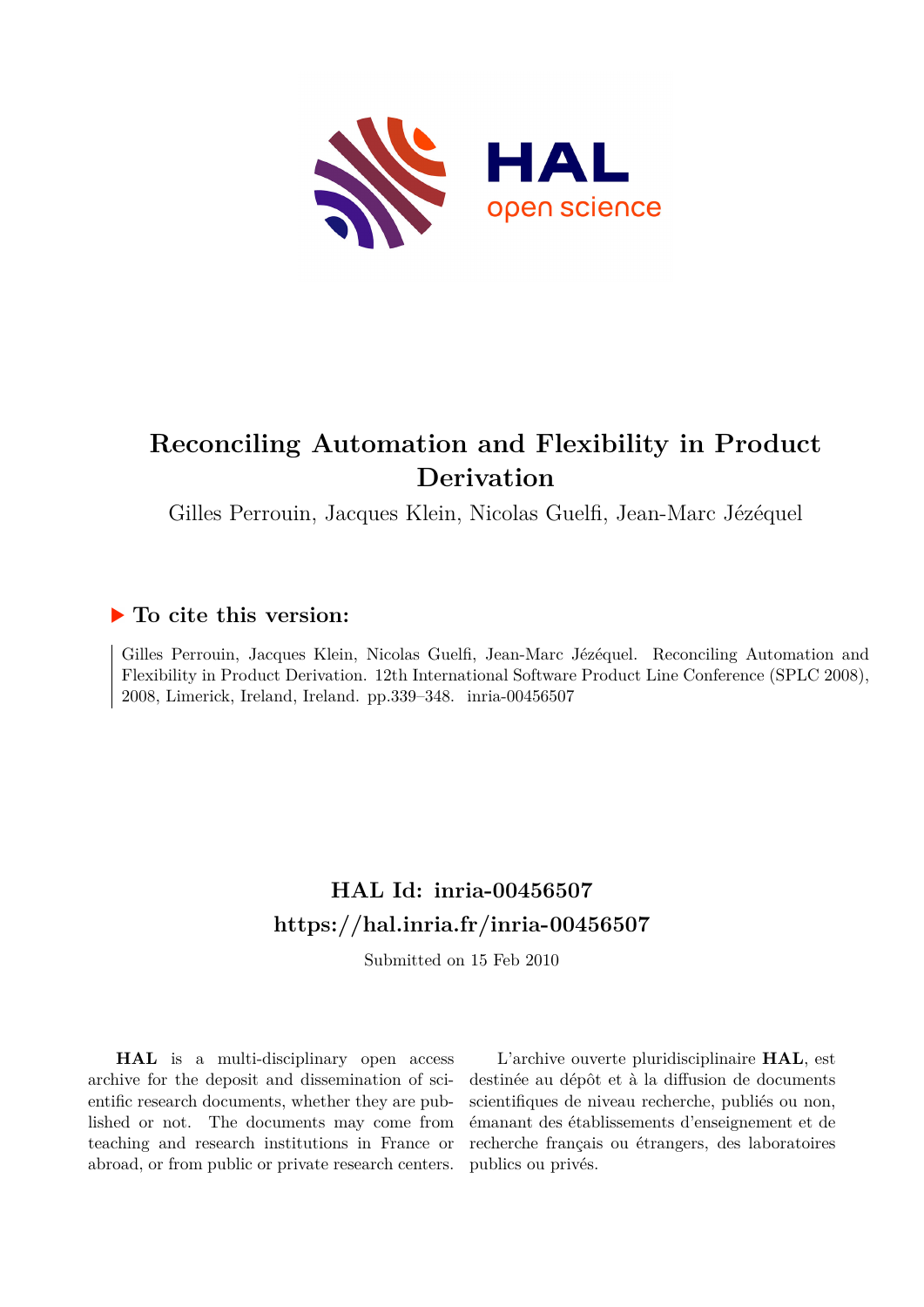# Reconciling Automation and Flexibility in Product Derivation

Gilles Perrouin†

Jacques Klein<sup>\*</sup> Nicolas Guelfi<sup>\*</sup>

Jean-Marc Jézéquel<sup>†</sup>

\*Laboratory for Advanced Software Systems, University of Luxembourg, 6 rue Richard Coudenhove-Kalergi, L-1359 Luxembourg-Kirchberg, Luxembourg {jacques.klein,nicolas.guelfi}@uni.lu

#### Abstract

*Product derivation, i.e. reusing core assets to build products, did not receive sufficient attention from the productline community, yielding a frustrating situation. On the one hand, automated product derivation approaches are inflexible; they do not allow products meeting unforeseen, customer-specific, requirements. On the other hand, approaches that consider this issue do not provide adequate methodological guidelines nor automated support.*

*This paper proposes an integrated product derivation approach reconciling the two views to offer both flexibility and automation. First, we perform a pre-configuration of the product by selecting desired features in a generic feature model and automatically composing their related product-line core assets. Then, we adapt the pre-configured product to its customer-specific requirements via derivation primitives combined by product engineers and controlled by constraints that flexibly set product line boundaries. Our process is supported by the Kermeta metamodeling environment and illustrated through an example.*

# 1. Introduction and motivation

Product Derivation (PD) [11] is the complete process of constructing a product from Software Product Line (SPL) core assets<sup>1</sup>. Since the final goal of SPLs is to enable organizations to deliver quality products within shortened development cycles, we could assume that PD is key to SPL approaches and has been exhaustively studied in order to unleash the full potential of the product-line paradigm. In fact, this was not the case and research [10] has shown that this process can be tedious and error-prone. Therefore, several

†Triskell Team IRISA/INRIA Rennes Campus de Beaulieu 35042 Rennes, France {gilles.perrouin,jezequel}@irisa.fr

automated product derivation approaches [44, 18, 23, 19, 8] have been proposed to assist product engineers in this task; most of them use model-driven techniques to derive products according to choices made by product engineers on the basis of a decision model. Such techniques help product engineers obtaining products reliably and decrease product development time thus minimizing costs. However, to be successful, a product derivation process should also be able to address SPL's customers specific and unanticipated requirements. These requirements may be only partially addressed by the SPL's core assets. As an example, we



**Figure 1. Product Catalog Feature Diagram**

consider the ItemCatalog SPL [9], which will be used throughout this paper to illustrate our approach. It consists of a catalog for an e-commerce application as shown in Figure 1. A catalog has a structure (illustrated by the root feature catalogStructure) which contains descriptions of items (ProductInformation) and possibly an organization of these items in terms of Categories. Information concerning an item can be completed (via the optional feature AssociatedAssets) by media files. Media files considered are 2DImage or 3DImage and each item can be associated with only one of these media types. The optional Categories feature has four op-

 $<sup>1</sup>$ According to Withey [42], an asset is: "a description of a partial solu-</sup> tion (such as a component or design documents) or knowledge (such as a requirements database or test procedures)"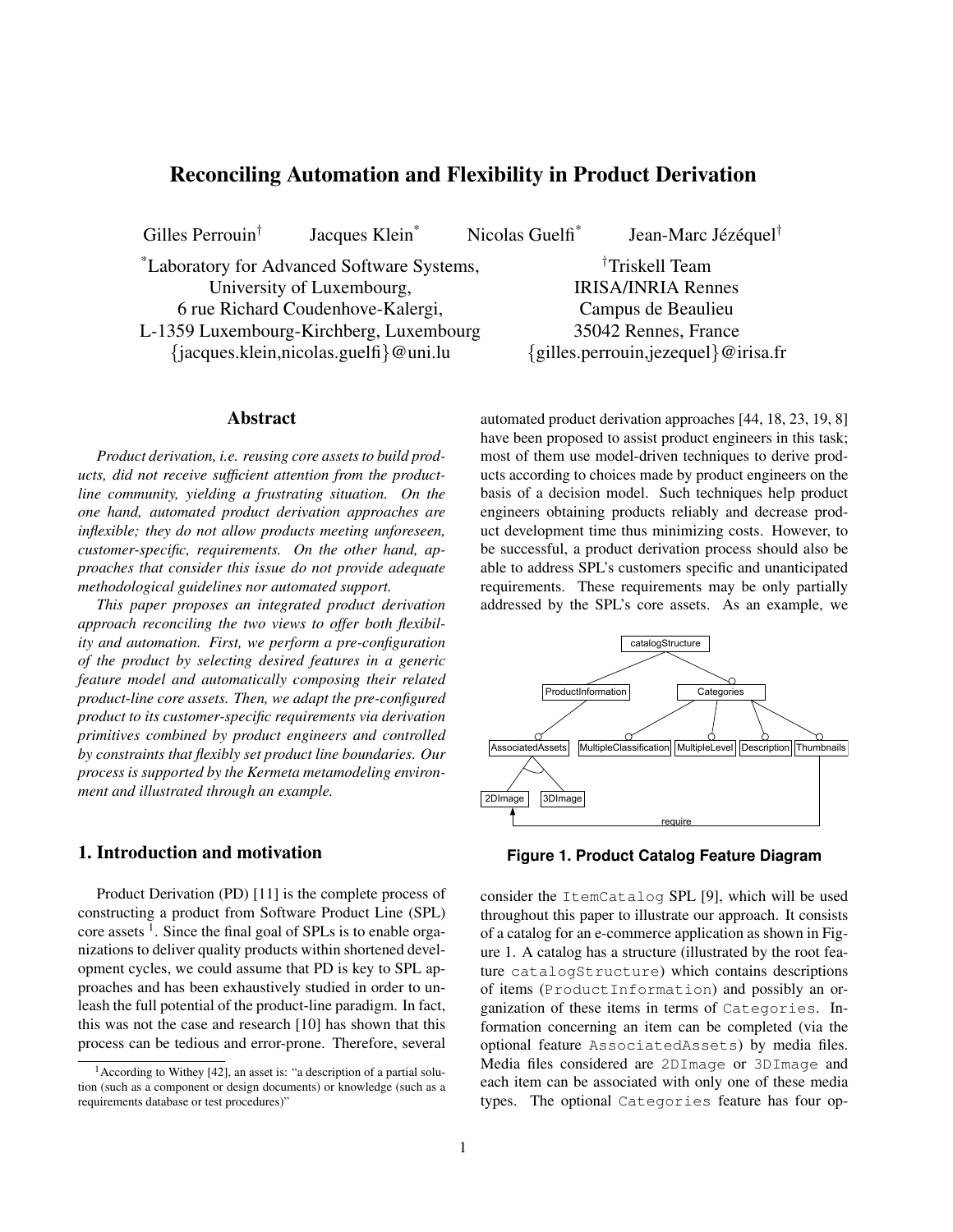tional sub-features denoting the type of category being considered. MultipleClassification allows an item to pertain to several categories, MultipleLevel represents the support for nested categories, Description represents the ability for a category to own a description. Finally Thumbnails allows to sort items according to a reduced version of their images. In that case, the item has to be associated to 2DImage, as depicted by the "requires" constraint.

Let us assume that a specific customer is interested in having such a catalog for its e-commerce application. In the following, this catalog will be referred to as VideoCatalog. VideoCatalog application supports simple categories which can contain the same item. Each category has a description. Additionally, VideoCatalog should offer video thumbnails rather than 2D pictures. To implement this catalog, the product engineer is faced to a dilemma. On the one hand, using automated product derivation for ItemCatalog will not allow to reach VideoCatalog because the "video" feature does not exist. On the other hand, most of the customer requirements coincide with ItemCatalog requirements and it would be time-consuming and error-prone to develop the product by reusing SPL's core assets manually. This situation is depicted in Figure 2: The innermost oval represents the set of products (illustrated by "V") explicitly identified by domain engineers and directly supported by automated derivation of SPL core assets. The outermost (dashed) oval represents products (noted by "O") which are both required to satisfy customers and sufficiently close to the SPL requirements so that reusing this SPL's core assets provide a significant advantage. Since customer-specific requirements cannot be anticipated, it is not possible to fully automate their support in the product. For example, VideoCatalog falls in this category of products. Finally, "X"-labeled products are too distant from the SPL. This distance might be measured in several units: functional/non-functional requirements adequacy, technical difference (the same requirements may have different implementations depending on the platform they are being supported) or marketing considerations. For example, ProductInformation may be used to store the catalog in a database. Building a catalog in which this feature has been significantly modified may imply many technical problems. Hence, such a product must be avoided.

To solve the product engineer's dilemma, we need to provide him with a PD approach which is *flexible* enough to allow him to derive "O"-labeled products *efficiently*. This means that he should be able to focus only on unforeseen customer requirements without having to worry about those which are directly supported via SPL's core assets derivation. Furthermore, we also need to prevent him from deriving "X"-labeled products which are out of the SPL's scope.



**Figure 2. Flexible Product Derivation**

Devising such a PD approach requires finding a trade-off between apparently conflicting efficiency and flexibility requirements.

This paper shows how, by combining an automated model composition approach with our earlier work on flexible product derivation [17, 32], a reconciliation is possible. First, we introduce a generic feature metamodel which supports a wide variety of existing feature models and which relates each feature to SPL's core assets UML models further defining and/or designing it. Based on product engineer's choices, we perform a pre-configuration of the product by automatically composing core assets thus resulting in a merged model. The second step of the derivation process consists in customizing this model to support customer-specific requirements. This customization is performed through a model transformation which is validated against OCL constraints defined on core assets. The whole approach is implemented on top of Kermeta, a general purpose metamodeling platform.

The remainder of the paper is structured as follows. Section 2 reviews existing PD approaches and sketches our vision on efficient and flexible PD. Section 3 describes our two-step PD process illustrated through our ItemCatalog example. Section 4 details our feature metamodel, UML elements used for core assets modeling as well as constraints ensuring feature diagram validation and controlling core assets customization. Section 5 explains how tool support is built in the Kermeta environment and details the derivation of VideoCatalog. Finally, Section 6 wraps up with conclusions and future work.

# 2. Background on model-driven product derivation

#### 2.1. Model-driven engineering

Model-Driven Engineering (MDE) [22] advocates the use of *models* to face the inherent complexity of software systems. In [32], we considered a model as a set of statements defining an abstraction of a system (or the problem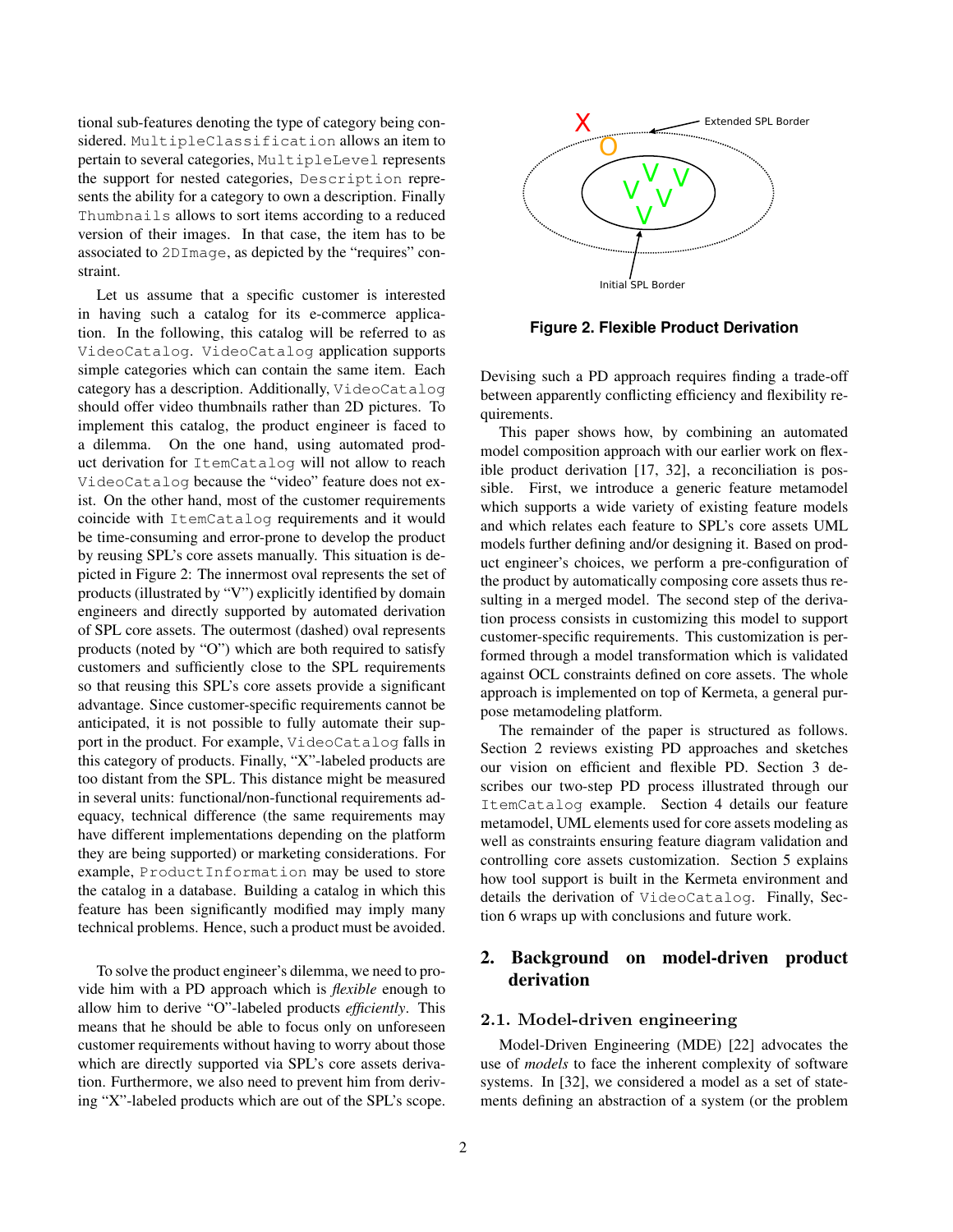addressed by that system) and fulfilling a particular purpose. Therefore, models help to reason and to communicate about software requirements and assets by simplifying and separating concerns. But MDE's ambition goes beyond mere software description. When precisely defined with respect to a metamodel (which provides an abstract syntax), models can be progressively refined all the way down to implementation by means of model transformations processing them. Models can be considered as primary building blocks for constructing software. Various MDE flavors have been developed to date, for example the OMG's Model Driven Architecture (MDA) [40] initiative which contributed to popularize MDE's ideas via standardization. We believe that MDE has a prominent role to play in product-line engineering to define their core assets and support product derivation. Current model-driven PD approaches can be organized into two main categories according to the derivation technique they use: *configuration* and *transformation*.

#### 2.2. Product derivation by configuration

Product configuration or software mass customization [26, 27] originates from the idea that product derivation activities should be based on the parameterization and/or composition of the SPL core assets rather than focusing on how the individual products can be obtained. Most of these approaches base their decision models on *feature models* originally proposed by Kang et al. [20]. In an approach called FORM [21], Kang et al. define a derivation process starting with a requirements phase in which similar features to the features desired by a given customer are selected in the layers proposed (capabilities, operating environment, domain technologies and implementation techniques). Due to mapping between feature models and architecture as well as design artifacts, a selection on a feature model results in an already configured design model for the product. This refinement approach was later formalized by Czarnecki [7] through their concept of "staged configuration" [8]. Czarnecki and Antkiewicz [6] map feature models to UML activity and class diagrams via annotations. Annotations are associated with constraints mapped from the original feature model. This enabled them to define an automated configuration process for UML 2.0 models. In [41], Voelter and Groher propose to use model-driven and aspect-oriented development to support the derivation process; model transformations are used to provide a mapping between the problem domain (modeled as a feature model whose features are related to models further defining them) to the solution domain (defined using another modeling language). Aspectoriented techniques support the actual core assets composition forming the products. Since its inception, product configuration has received an extensive commercial tool support [19, 35, 4]. Academic tools also exist [1].

#### 2.3. Product derivation by transformation

An alternative approach to product derivation is to transform core assets rather than configuring them.

Haugen et al. [18] present a conceptual model for SPL engineering aligned with MDA standards. At the requirements elicitation level (corresponding to MDA's Computation Independent Model or CIM), the product line is modeled in terms of UML 2.0 use cases in a model called "product line model". A model transformation relates SPL's requirements to core assets (known as "system family model" corresponding to Platform Independent Model or PIM) modeled in terms of UML 2.0 composite structures. The system family model includes variability definition via stereotypes. Product Derivation proceeds as follows: first, the "product model" which is expressed using the same formalism as the product-line model is defined. Then, a model transformation taking both product and product line models as parameters transform the core assets so that the resulting model, "Product/System Model", correspond to the PIM model of the product. Using successive transformations, this model is finally implemented in the target platform. A similar approach has been proposed by Kim et al. [23].

A detailed transformational PD approach is given in [44]. Core assets are modeled in terms of UML 2.0 class diagrams for the static part and UML 2.0 sequence diagrams for the behavioral part. A profile to describe variability has also been defined [43]. OCL constraints have been defined in order to ensure consistency amongst variants. The decision model is a class diagram which exposes variants as stereotyped elements. Based on product engineer's choices, relevant classes are selected and a model transformation removes unused variants as well as optimizes the model. The behavioral part is derived by composition and formally defined using an algebraic approach.

#### 2.4. Reconciling automation and flexibility

The aforementioned PD techniques address our efficiency requirement through automated support. However, we believe they fail on the flexibility requirement. Indeed, these techniques rely on the hypothesis that all customer requirements (belonging to the domain targeted by the SPL) can be identified by domain engineers and implemented via a direct combination of core assets ("V"-labeled products in Figure 2). Therefore they provide sophisticated ways to model explicitly variability in core assets to address customer requirements.

We believe this hypothesis to be false in the general case, yielding inappropriate approaches to cope with specific requirements such as the introduction of countless variants in the SPL's infrastructure (overly complexifying its management) or forcing it to evolve as a whole to address the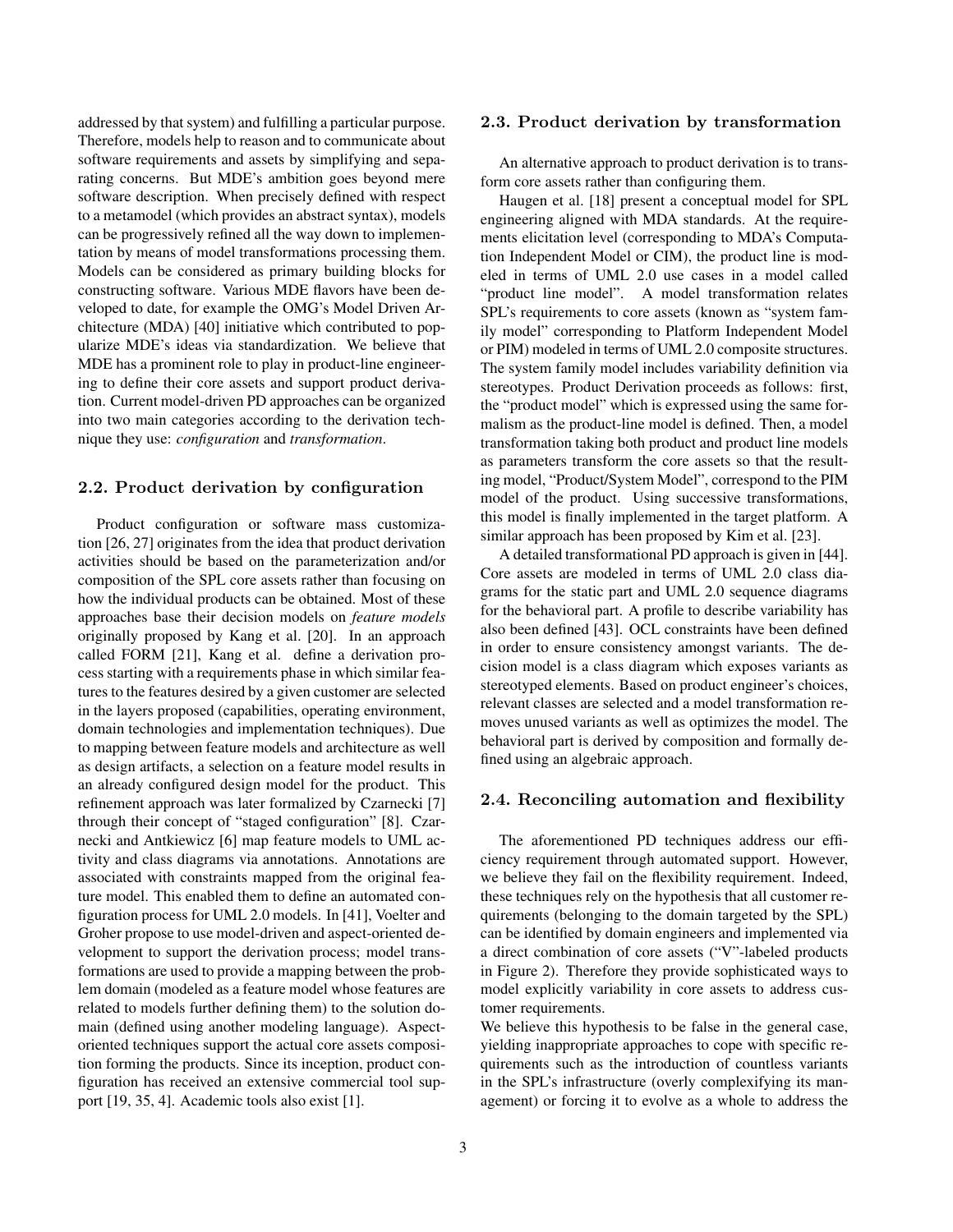needs of one particular product. Some SPL methods have included a "product-specific" phase in their PD process, such as Kobra [2, 3] but do not provide any guidance for it. In [23], such a phase is called "integration": a transformation merges core assets models with specific model defined for the product, not much more is said about the nature of this transformation. In [41], Voelter and Groher propose to use aspects to weave product specific concerns into the configured model, however we cannot ensure that they are consistent with product line assets and scope.

Having identified this issue, we devised in previous work a flexible PD process [17], part of a model-driven SPLbased development methodology called FIDJI [32]. To guarantee flexible PD, FIDJI relies on the following principles to perform domain engineering. First, we propose to define core assets by restriction rather than exhaustively. Indeed, core assets models are defined with constraints (called *core assets instantiation constraints* and expressed in OCL) which prohibit illegal combination of core assets. For example, these constraints can enforce a mandatory dependency between two assets or prevent an asset from being changed while reused in a product. Therefore, these constraints act as a decision model characterizing the set of possible product line members without requiring to define them explicitly and enables unforeseen products to be developed provided they satisfy these constraints. Second, FIDJI separates the definition of core assets from instantiation constraints following an *orthogonal variability modeling* [33] approach. This results in simpler domain engineering models and a greater reuse potential for core assets (several SPLs can be defined with the same core assets but with different instantiation constraints).

The FIDJI PD process in itself consists in writing a model transformation, using a set of predefined transformation operations, that will reuse core assets' models to build the product. This transformation is written by the product engineer and checked against instantiation constraints. Hence, the FIDJI PD process offers the flexibility required to support product-specific requirements by supporting them via transformation operations while controlling their realization through instantiation constraints.

However, achieving flexibility was partially at the expense of automation. First, writing such a transformation can be complex. Second, FIDJI PD does not fully take advantage that in every "O"-labeled product (Figure 2), part of its elements comes from a "V"-labeled one. Complexity of writing the PD transformation can be reduced if we are able to automatically derive support for all the "V"-like features, leaving to the product engineer the responsibility to address "O"-like ones. To this end, we propose to improve the FIDJI PD process with a novel step, called *preconfiguration* which allows us to generate a skeleton of the product via core assets composition and based on a selection made on a feature model by the product engineer. This skeleton is then customized via a transformational approach so that it fits specific product requirements. This process is detailed in the next section.

# 3. Process

#### 3.1. Pre-configuration

The pre-configuration step relies on the supply of two kinds of models (which will be fully detailed in Section 4) as a result of the domain engineering activity. First, we require a feature model which exposes in a concise way features and their variants supported by SPL's core assets. Second, core asset models (which are related to the features they support) have to be provided. These models need to be complemented with the following constraints:

- Feature Modeling Constraints (FMC). These constraints are related to the correctness of the feature model itself (well-formedness rules). For instance, one of these rules states that the root feature has no parent.
- Core Assets Instantiation Constraints (CAIC). They prohibit illegal combination of core asset models thus defining the extended SPL border (Figure 2). They should be compatible with choices offered by the feature model. For instance, CAIC controlling ProductInformation-related core asset models should not exclude composition with AssociatedAssets core asset models (e.g. preventing association between model elements to be defined),

The pre-configuration step is similar to configuration approaches presented in Section 1. The product engineer selects the features relevant for the product to be built. The set of selected features will be checked with respect to the feature model. If the selection is valid (with respect to the FMC), a skeleton of the product is generated by composing the core asset models related to the selected features.

At this point, CAIC can be checked on the product skeleton to highlight potential conflicts between core assets. This situation can arise if the feature model allows illegal combination of core assets and need to be reported to domain engineers so that they can solve the problem and provide the product engineer an updated feature model and/or core asset models. Indeed, at the domain engineering level, verifying the feature model with respect to CAIC implies to check each valid product. For any non-trivial feature diagram, combinatorial explosion would make intractable such a verification. The pre-configuration step ends when a viable product –i.e. issued from a valid combination of features and whose CAIC are not violated – is obtained.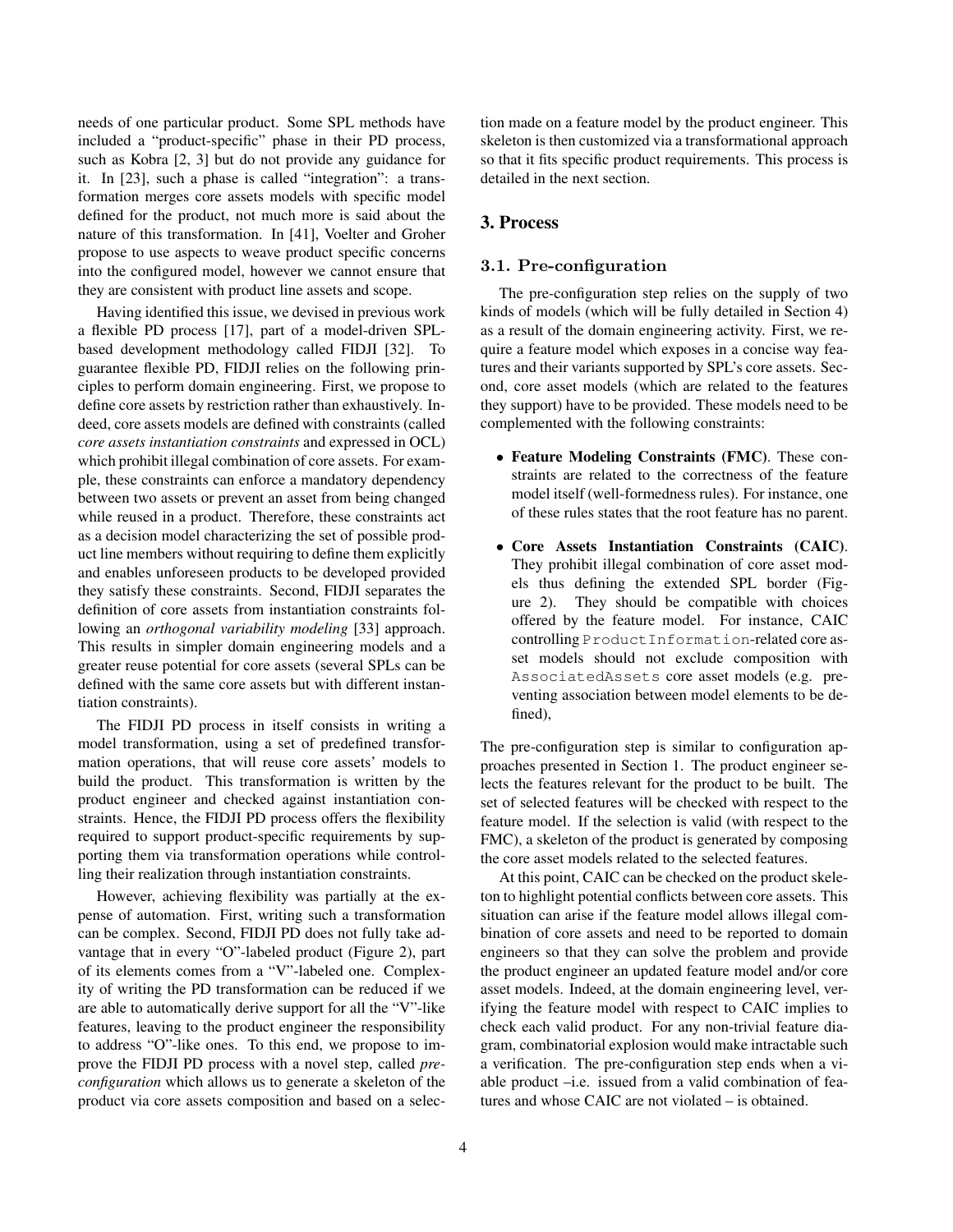Applied on VideoCatalog, the pre-configuration process will issue a product skeleton which is resulting from the combination of the following selected sub-features of catalogStructure: ProductInformation, AssociatedAssets, 2DImage for the "left branch" of the feature model depicted Figure 1 and Categories, Description and Thumbnails for the "right branch". The next paragraphs will explain how to customize this skeleton so that VideoCatalog requirements are met. See Section 5 for technical details.

#### 3.2. Product customization

The customization process relies on the same transformation approach as the FIDJI PD process. It consists in writing a transformation that will complete and adapt the product skeleton to satisfy product specific requirements. Typically, it represents the step of transitioning from "V" labeled products to "O"-labeled ones (Figure 2). Before writing the transformation, one needs to identify the features which will be concerned by the customization process. We use the configured feature model (i.e. the one showing decisions made by the product engineer during preconfiguration) to do so. In VideoCatalog, the only concerned feature is Thumbnails which need to be adapted to support video embedding. Moreover a new video feature has to be added to AssociatedAssets. The product engineer will have a look at the potential CAIC related to core assets supporting these features and write its transformation accordingly. The transformation approach is imperative, textual and based on Kermeta (see Section 5). A library of dedicated transformation operations is provided to ease transformation writing. Once the transformation is written, the customized product is checked against CAIC to validate its belonging to the SPL.

Over a fully manual adaptation of the SPL core assets, we believe such a transformation is worth the investment. First, the pre-configuration step greatly reduces the size of the transformation code to write. Second, traceability between core assets models and product models can be automatically computed, which helps determining the impact of an SPL evolution on a specific product. Finally, the transformation can be reused to support SPL evolution. Indeed, if the customer-specific requirements this transformation addresses are considered worthwhile to be included in the product line, these requirements can be directly supported by applying this transformation on the core assets. As opposed to SPL approaches such as ConIPF [19] that systematically adapt the core assets to support specific requirements, we believe this evolution should be performed on a per-case basis in order to control explicitly the core asset base.

#### 4. Metamodels

In this section we describe the metamodels supported by our approach: a generic form of feature model used for the pre-configuration process and a subset of UML used for the definition of core assets transformed during the customization step.

#### 4.1. Feature metamodel

As stated before, we chose to use feature models for their popularity and simplicity. They represent an ideal notation to represent the variability supported by SPL assets in a concise way. However, since their original definition by Kang et al.[20], a plethora of notations have been proposed ([7, 15, 21] to name a few). Indeed, feature models can be considered as a product line of notations sharing commonalities and exposing differences which are not always explicitly defined. In such a context, there is a risk of being dependent of a particular feature notation which is difficult to choose and unnecessarily restricts the applicability of our approach. Fortunately, Schobbens et al. [38, 39] performed a formal analysis of the existing feature notations. To do so, they developed a pivot abstract syntax called Free Feature Diagrams (FFDs) used to map any feature modeling construct found in existing notations in order to reason formally on the syntax and semantics of these notations. The universal nature of FFDs makes it suitable for various applications; we used it to reason on variability [16] and in the following, we will show how we can derive from FFDs a generic metamodel for feature model supporting any particular concrete syntax.

FFDs are defined in terms of a parametric structure whose parameters serve to characterize each FD notation variant. GT (Graph Type) is a boolean parameter indicating whether the considered notation is a Direct Acyclic Graph (DAG) or a tree.  $NT$  (Node Type) is the set of boolean operators available for this FD notation. These operators are of the form  $op_k$  with  $k \in \mathbb{N}$  denoting the number of children nodes on which they apply to. Considered operators are and<sub>k</sub> (mandatory nodes),  $xor_k$  (alternative nodes)  $or_k$ (true if any of its child nodes is selected),  $opt_k$  (optional nodes). Finally  $vp(i..j)_k$   $(i \in \mathbb{N}$  and  $j \in \mathbb{N} \cup *)$  is true if at least  $i$  and at most  $j$  of its k nodes are selected. Existing other boolean operators can usually be expressed with *vp*. The union of  $vp(i..j)_k$  is called *card. GCT* (Graphical Constraint Type) is the set of binary boolean functions that can be expressed graphically. A typical example is the "requires" between Thumbnails and 2DImage. Finally,  $TCL$  (Textual Constraint Language) tells if and how boolean constraints defined over the set of FD nodes can be defined. With the help of these sets, a generic abstract syntax for FDs is given. A FD is then composed of the following elements: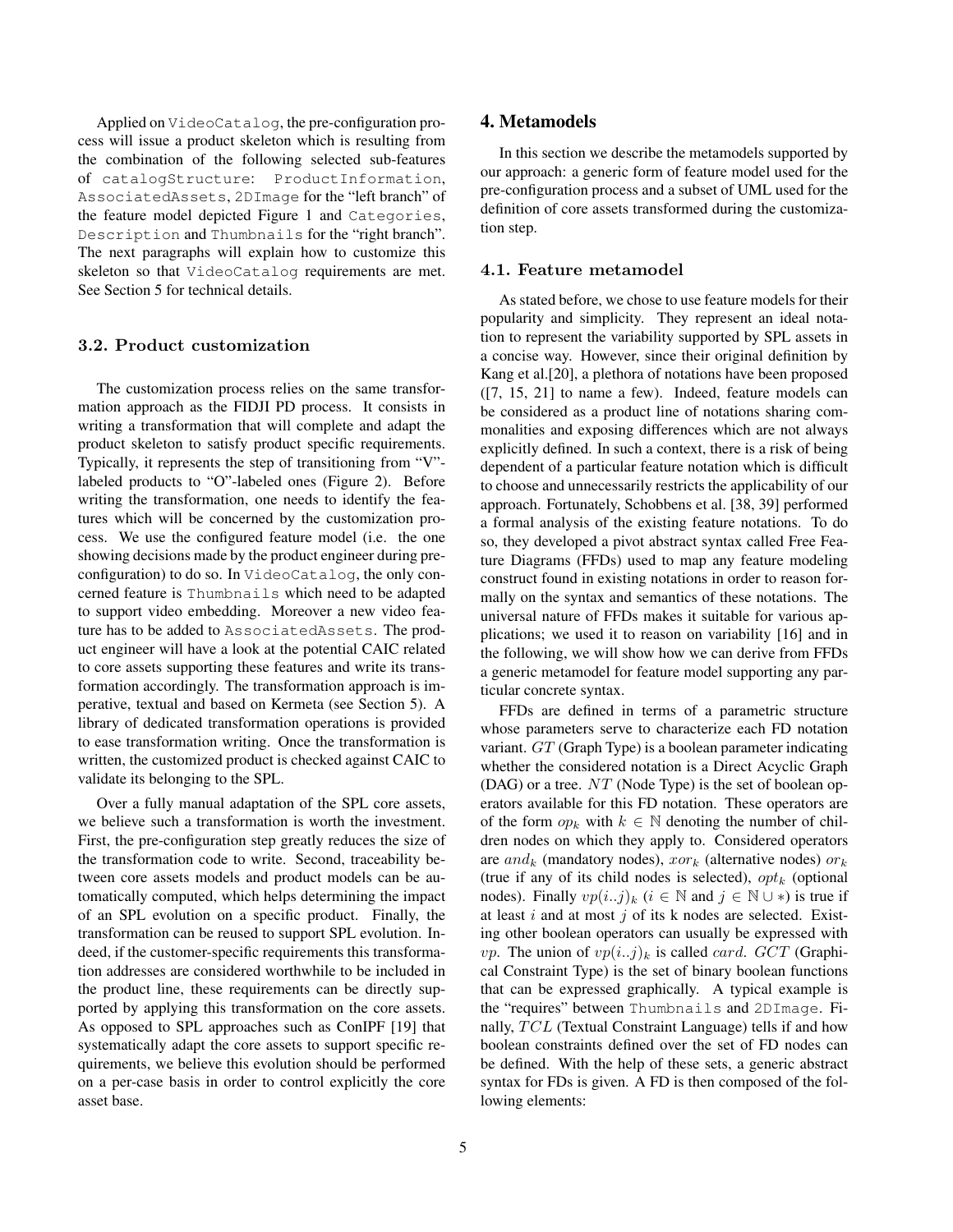

**Figure 3. FFD-derived Metamodel**

- $\bullet$  A set of nodes N, which is further decomposed into a set of primitive nodes  $P$  (which have a direct interest for the product). Other nodes are used for decomposition purposes. A special root node, r represents the top of the decomposition (e.g. catalogStructure in our example),
- A function  $\lambda : N \mapsto NT$  that labels each node with a boolean operator,
- A set  $DE \in N \times N$  of decomposition edges. As FDs are directed, node  $n1, n2 \in N$ ,  $(n1, n2) \in DE$  will be noted  $n1 \rightarrow n2$  where n1 is the *parent* and n2 the *child*,
- A set  $CE \in N \times GCT \times N$  of constraint edges,
- A set  $\phi \in TCL$

A FD has also some well-formedness rules to be valid: only root  $(r)$  has no parent; a FD is acyclic; if GT = true the graph is a tree; the arity of boolean operators must be respected.

These constructs were used to build our Ecore<sup>2</sup> based metamodel depicted in Figure 3. Its constitution was driven by simplicity and pragmatism.  $FeatureDiagram$  is the root class of the metamodel. This class has an attribute  $graphTypeTree$  corresponding to the boolean  $GT$  (Graph Type) presented previously. It also contains a list of features (class  $Feature$ ) corresponding to the set of nodes N. The special root node  $r$  is identified by the reference  $root$  from  $FeatureDiagram$  to  $Feature$ . We decided to keep all the base operators (because they are simple and widely used) rather than using exclusively *card* like operators. In the metamodel, these operators are subtype of the abstract class *Operator*, and each feature (class  $Feature$ ) contains 0 or 1 operator (that corresponds to the function  $\lambda$ ). The class *Feature* also contains a list of edges (class  $Edge$ ) allowing the construction of the set  $DE$  of decomposition edges. The set CE of constraint edges is represented in the metamodel by the class *ConstraintEdge* and they are contained by the class  $FeatureDiagram$ . Each  $ConstraintEdge$  contains either a Require constraint or a Mutex constraint. Primary feature nodes are related to UML models (see below) defining the core assets involved in the realization of these features. In the metamodel, a primary feature is related to UML models by the composite association between the class  $Feature$  and the class  $Model$ . Finally, note that well-formedness rules (Feature Modeling Constraints) have been implemented in terms of constraints so that the conformance of FDs to our FFD-based metamodel can be checked in our tool (see Section 5).

#### 4.2. Asset metamodel

Each primary feature is related to a set of models defining core assets ensuring feature realization. For space reasons, in this paper, we will focus only on structural aspects though our product derivation approach is applicable to behavioral aspects as well [25, 24]. To model our assets we consider the subset of UML devoted to class diagrams. Methodologically, they can be used either at the requirements analysis level (also called *late requirements*) or at the design level. Figure 4 shows the class diagram modeling the asset associated to Description.

 ${}^{2}$ Ecore is a derivation of EMOF [31]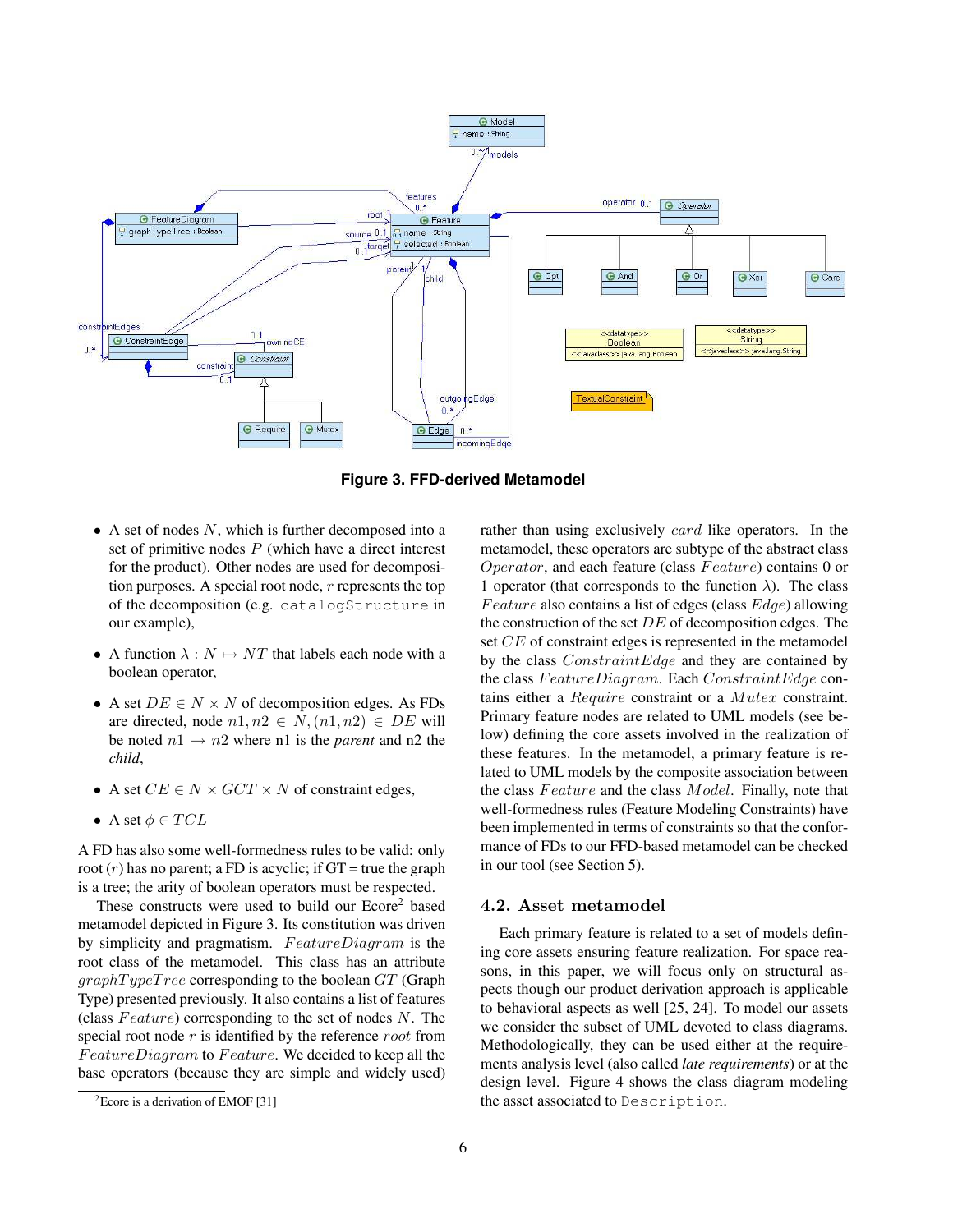| Category            |
|---------------------|
| description: String |
|                     |

#### **Figure 4. The optional "description" asset**

CAIC are modeled using OCL 2.0 [30]. They take the form of invariants defined on the asset models. For example, the following invariant ensures that the name of a product as well as its price are kept:

```
Context productInformation::Product inv:
not self.name.oclIsUndefined()
and not self.price.oclIsUndefined()
```
#### 5. Tool support

To validate the approach proposed in this paper, we have implemented it within the Kermeta environment<sup>3</sup>. This section is divided in four sub-sections. The first one presents the Kermeta environment and details our motivations for using it, while the second details Kompose, a model composition facility built on top of Kermeta. The two last subsections describe how the models associated to features are composed to form the product skeleton and how we can customize a product by means of kompose directives.

#### 5.1. The Kermeta environment

Kermeta [28] is an open source meta-modeling language, designed as an EMOF extension. Kermeta extends EMOF with an action language that allows specifying metamodels' semantics. The action language is imperative and objectoriented. It includes both imperative Object Oriented (OO) features and model specific features. Kermeta includes traditional OO static typing, multiple inheritance and behavior redefinition/selection with a late binding semantics. To make Kermeta suitable for model processing, more specific concepts such as opposite properties (i.e. associations) and handling of object containment have been included. In addition to this, convenient constructions of the Object Constraint Language (OCL), such as closures (e.g. each, collect, select), are also available in Kermeta.

A complete description of the way the language was defined can be found in [28]. It was successfully used for the implementation of a class diagram composition technique in [36] but also as a model transformation language in [29]. To implement our feature model metamodel and the automatic product derivation proposed in this paper we have chosen to use Kermeta for several reasons.

First, Kermeta tools are compatible with the Eclipse Modeling Framework (EMF) [5] which allows us to use Eclipse tools to edit, store, and visualize models. In this way, our feature model metamodel being implemented with Kermeta, we can easily edit, store, load and visualize feature models conformed to our feature metamodel.

Second, FMC can be easily written and checked with Kermeta. Indeed, Kermeta allows the use of invariants on classes of a metamodel. An example of invariants for the metaclass FeatureDiagram in Figure 3 is: "a feature model is a graph or a tree which is acyclic". In the same way, these invariants can also be used to write and check CAIC. Constraints can be directly written in the Kermeta language or in OCL.

Third, the generic model processing abilities of the Kermeta language makes it suitable for our PD process which combines model composition and transformation. Our implementation use Kompose, an extension of Kermeta which provide high-level support for these tasks. Kompose is described in the next sub-section.

# 5.2. Kompose

Kompose [12, 13] is an Aspect-Oriented Modeling (AOM) approach based on the systematic merging of matching elements. Initially, AOM comes from the Aspectoriented software development (AOSD) community. AOSD techniques aim to provide systematic means for the identification, separation, representation and composition of crosscutting concerns. Aspect-oriented ideas can be applied at any phase and at any level of abstraction during software development. AOM focuses on modularizing and composing crosscutting concerns at the model level.

Kompose generalizes the approach proposed by France et al. in [14, 37] in the context of class diagrams, for any metamodel. This approach supports merging of model elements that present different views of the same concept. The model elements to be merged must be of the same syntactic type, that is, they must be instances of the same metamodel class. An aspect view may also describe a concept that is not present in a target model, and vice versa. In these cases, the model elements are included in the composed model.

The process of identifying model elements to merge is called *element matching*. To support automated element matching, each element type (i.e., the element's meta-model class) is associated with a signature type that determines the uniqueness of elements in the type space: Two elements with equivalent signatures represent the same concept and thus are merged. A signature type is a set of syntactic properties associated with the element type. A model element's signature consists of the values associated with these prop-

<sup>&</sup>lt;sup>3</sup>Our PD prototype as well as the full models defining our sample SPL can be downloaded at: http://www.kermeta.org/mdk/ ProductDerivation/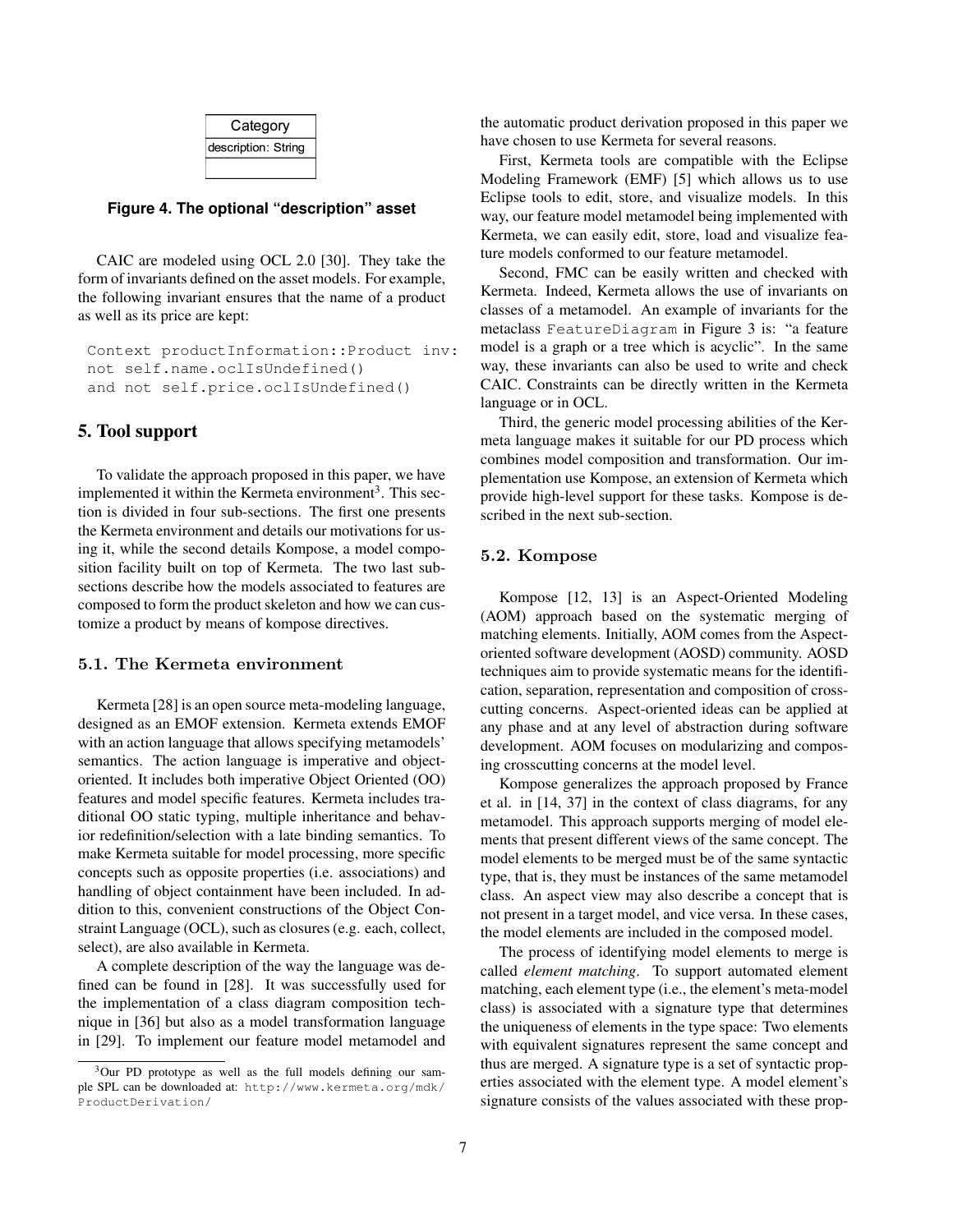

**Figure 5. Example of core assets**

erties. Currently, the signature of a model element consists only of its name; therefore, attributes and operations can be used to define different views of the same class. Attributes and operations match if and only if they have identical syntactic properties. Associations match if they have the same role names at their association ends.

Kompose allows users to specify composition directives that are used to ensure that the composed model also satisfies application specific properties [37]. Composition directives can be used to prepare models before merging (*predirectives*) or after (*post-directives*). Examples of such directives include Create which creates new model elements, Add which adds them to other model elements, Remove and Replace.

In the rest of this section, we describe how Kompose has been used to support our two-step PD process.

# 5.3. Supporting pre-configuration with Kompose

As previously stated, in our approach a feature is related to a set of models defining core assets. Figure 5 presents the feature model of Figure 1 conforming to the FFD metamodel (Figure 3). Dashed arrows show the relationships between features and their realizing core asset models. The top of Figure 6 represents a subset of features corresponding to a valid product derived from the feature model in Figure 5. The bottom of Figure 6 presents the result of the merge performed with Kompose of the core assets related to the features of the derived product. This figure illustrates the fact that, for instance, classes with the same name are not duplicated but effectively merged. The product skeleton is automatically obtained from the feature model in Figure 5 by selecting the expected features and launching the derivation process written in Kermeta.

# 5.4. Product customization via Kompose directives

Once the product skeleton has been built by composing core assets thus completing the pre-configuration step, we need to customize this skeleton with respect to specific requirements. To do so we use kompose pre and post-directives which are applied on the composed product model. Kompose provides a simple textual language to combine directives. The support of VideoCatalog which requires to update thumbnails and to add a new Video class is expressed as follows:

```
Post {
 create Class as $c
 $c.name = "Video"
 catalogStructure.eClassifiers + $c
 catalogStructure::Product::
  thumbnail.eType = $c}
```
Post states that it is a post-directive block (i.e. processed after model composition). First line of the block uses a create directive to create class \$c which is then named Video.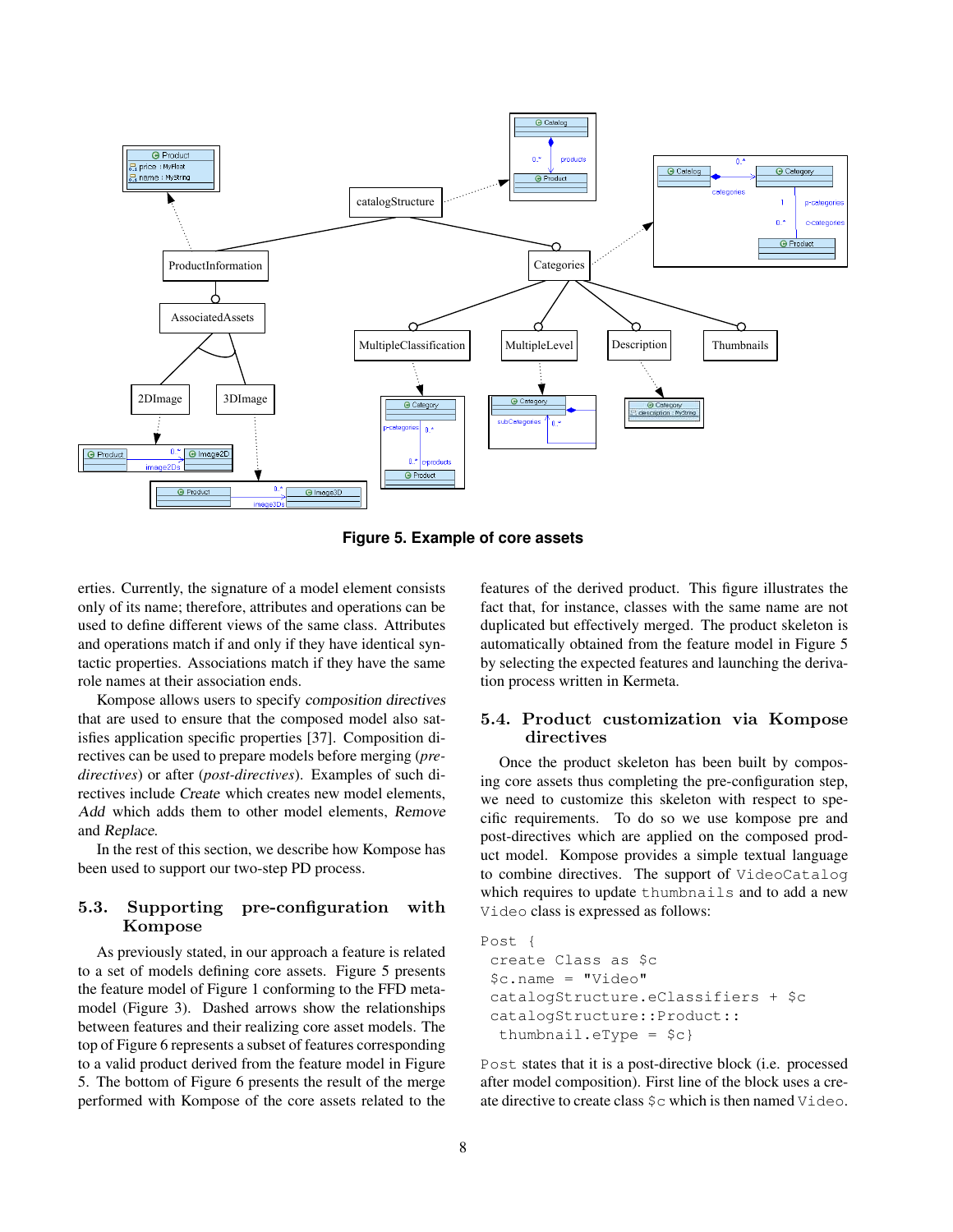

**Figure 6. Result of the core assets composition for the derived product**

This new class is added to the model as an element of CatalogStruture package containing the model of the product. Finally thumbnail is updated to support video. This file is transformed into a ".kompose" file instance of the Kompose directive metamodel [12]. This model is actually used by Kompose to process directives.

Our PD process ends with the verification of product validity with respect to the SPL. To do so we check relevant CAIC on the completed product model, this is the case here since we do not have made any change on product name and price attributes.

## 6. Conclusion

In this paper, we proposed a PD process which is a tradeoff between automation and flexibility. We demonstrated how by combining well-known PD approaches, it is possible to provide tool support automating a significant part of this process. We also validated the utility of MDE in SPL engineering by showing how a generic metamodeling platform such as Kermeta is able to easily support the definition of domain-specific languages such as a generic feature metamodel, to provide conformance checks on models instances of this metamodel, and to provide any kind of behavior related to such DSLs (here model composition and transformation).

There is room for improvement. At the model level it may be interesting to study how our PD approach behaves with respect to SPL evolution. By using the same metamodels for domain and product engineering, the PD transformation could be reused without changes on the core assets to make the SPL evolve. In our context, in addition of the above we may have to complete the resolved feature model of the product and to merge it with the SPL feature model so that variability definition is kept consistent with core assets. At the tool level, improvements may concern the visual representation of feature models (now either editable via textual XML representation or via the Ecore reflexive editor provided by Eclipse). A possibility is to use tools such as TopCased [34] or GMF<sup>4</sup> to generate visual editors based on our metamodel.

# Acknowledgements

The authors would like to thank Dr. Franck Fleurey for his valuable help on Kompose. This work has been partially supported by the S-Cube FP7 Network of Excellence.

# References

- [1] M. Antkiewicz and K. Czarnecki. Featureplugin: feature modeling plug-in for eclipse. In *OOPSLA workshop on eclipse technology eXchange*, pages 67–72, New York, NY, USA, 2004. ACM.
- [2] C. Atkinson, J. Bayer, C. Bunse, E. Kamsties, O. Laitenberger, R. Laqua, D. Muthig, B. Paech, J. Wüst, and J. Zettel. *Component-based Product Line Engineering with UML*. Addison-Wesley Longman Publishing Co., Inc., Boston, MA, USA, 2002.
- [3] C. Atkinson, J. Bayer, and D. Muthig. Component-based Product Line Development: the KobrA approach. In *SPLC*, pages 289–309, Norwell, MA, USA, 2000. Kluwer Academic Publishers.
- [4] BigLever. GEARS Website http://www.biglever. com/index.html, 2006.
- [5] F. Budinsky, D. Steinberg, E. Merks, R. Ellersick, and T. Grose. *Eclipse Modeling Framework*. The Eclipse Series. Addison Wesley Professional, 2003.
- [6] K. Czarnecki and M. Antkiewicz. Mapping Features to Models: A Template Approach based on Superimposed Variants. In *Generative programming and component engineering (GPCE)*, volume 3676 of *LNCS*, pages 422–437. Springer-Verlag, 2005.
- [7] K. Czarnecki, S. Helsen, and U. Eisenecker. Formalizing Cardinality-based Feature Models and their Specialization. *Software Process Improvement and Practice*, 10(1):7–29, 2005.
- [8] K. Czarnecki, S. Helsen, and U. Eisenecker. Staged Configuration through Specialization and Multilevel Configuration of Feature Models. *Software Process: Improvement and Practice*, 10(2):143–169, 2005.
- [9] K. Czarnecki and K. Pietroszek. Verifying feature-based model templates against well-formedness ocl constraints. In *GPCE*, pages 211–220, New York, NY, USA, 2006. ACM.

<sup>4</sup>http://www.eclipse.org/gmf/